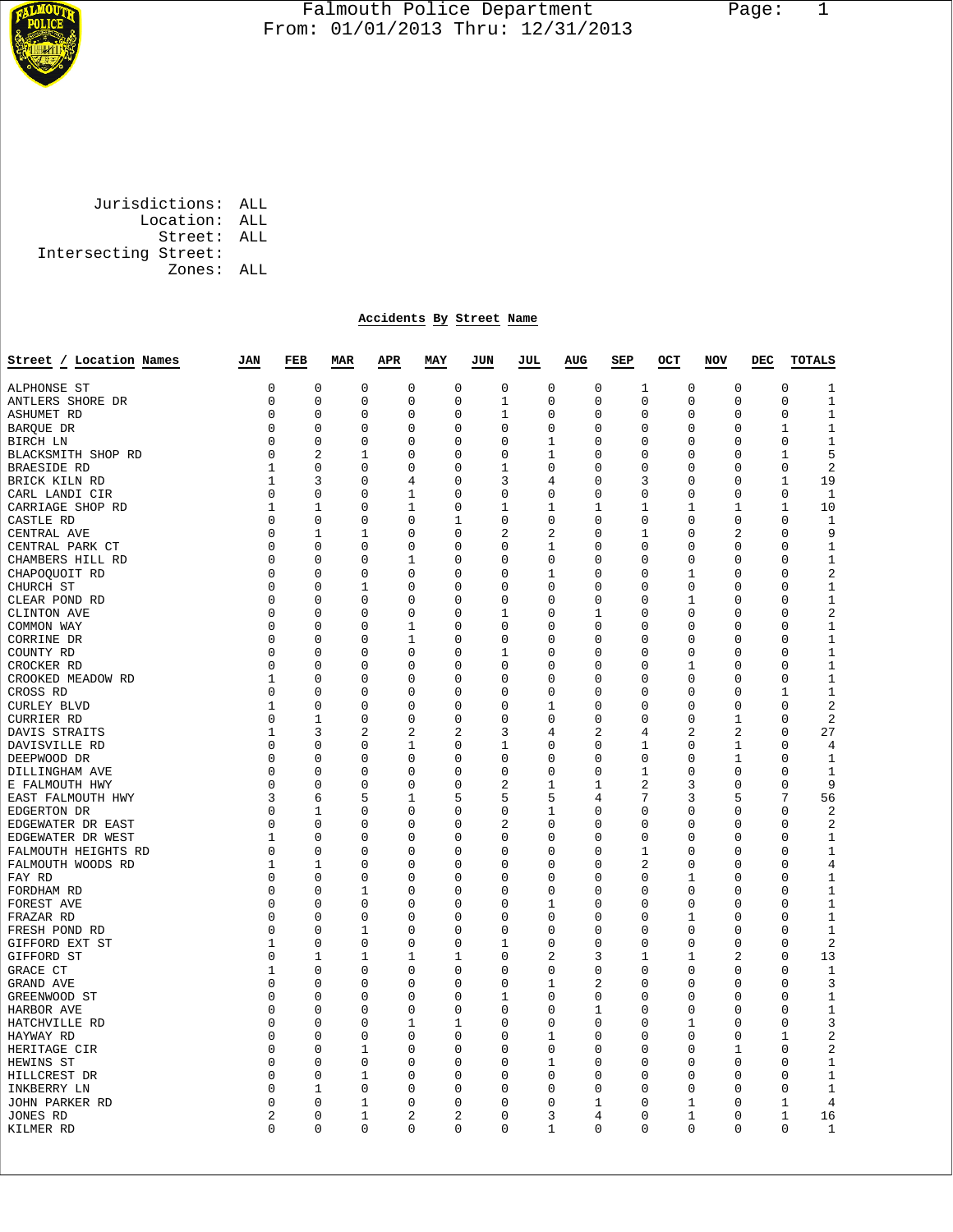## Falmouth Police Department Page: 2 From: 01/01/2013 Thru: 12/31/2013

| KING ST               | 0           | 0              | 0           | 0           | 0 | 0           | 0 | 0           | 0 | 0 | 0 | 1  | 1            |
|-----------------------|-------------|----------------|-------------|-------------|---|-------------|---|-------------|---|---|---|----|--------------|
|                       |             |                |             |             |   |             |   |             |   |   |   |    |              |
| KINGHORN DR           | 0           | 0              | 0           | 0           | 0 | 0           | 0 | 0           | 1 | 0 | 0 | 0  | 1            |
| LAKE SHORE DR NORTH   | 0           | 0              | 0           | 0           | 0 | 1           | 0 | 0           | 0 | 0 | 0 | 0  | 1            |
| LAKEVIEW AVE          | 0           | 0              | 1           | 0           | 0 | 0           | 0 | 0           | 0 | 0 | 0 | 0  | 1            |
| LITTLE HARBOR RD      | 0           | 0              | 0           | 0           | 0 | 0           | 0 | 1           | 0 | 0 | 0 | 0  | 1            |
| LITTLE ISLAND RD      | 0           | 0              | 0           | 0           | 0 | 0           | 0 | 0           | 1 | 0 | 0 | 0  | $\mathbf{1}$ |
| LOCUST ST             | 0           | 0              | 0           | 1           | 0 | 0           | 1 | 0           | 2 | 1 | 1 | 1  | 7            |
|                       |             |                |             |             |   |             |   |             |   |   |   |    |              |
| LOCUSTFIELD RD        | 0           | 1              | 0           | 0           | 0 | 0           | 0 | 0           | 0 | 0 | 0 | 0  | 1            |
| LODENGREEN DR         | 0           | 0              | 0           | 0           | 0 | 0           | 0 | 1           | 0 | 0 | 0 | 0  | 1            |
| LUSCOMBE AVE          | 0           | 0              | 0           | 0           | 0 | 0           | 0 | 1           | 1 | 0 | 0 | 0  | 2            |
| MAIN ST               | 1           | 3              | 4           | 3           | 4 | 4           | 9 | 8           | 8 | 3 | 0 | 3  | 50           |
| MANCHESTER AVE        | 0           | 0              | 0           | 0           | 1 | 0           | 0 | 0           | 0 | 0 | 0 | 0  | 1            |
| MARAVISTA AVE         | 0           | 0              | 1           | 0           | 0 | 1           | 2 | 1           | 1 | 1 | 0 | 1  | 8            |
|                       |             |                |             |             |   |             |   |             |   |   |   |    |              |
| MBL ST                | 0           | 0              | 0           | 0           | 0 | 0           | 1 | 0           | 0 | 0 | 0 | 0  | 1            |
| MENAUHANT RD          | 0           | 0              | 0           | 0           | 3 | 1           | 0 | 3           | 0 | 0 | 0 | 0  | 7            |
| METOXIT RD            | 0           | 0              | 0           | 0           | 0 | 0           | 1 | 0           | 1 | 0 | 0 | 0  | $\sqrt{2}$   |
| MIAMI AVE             | 0           | 0              | 0           | 0           | 0 | 0           | 1 | 0           | 0 | 0 | 0 | 0  | 1            |
| MILLFIELD ST          | 0           | 0              | 0           | 0           | 0 | 0           | 0 | 1           | 0 | 0 | 0 | 0  | $\mathbf{1}$ |
| MINOT ST              | 0           | 0              | 0           | 0           | 0 | 0           | 1 | 0           | 0 | 0 | 0 | 0  | 1            |
|                       |             |                |             |             |   |             |   |             |   |   |   |    |              |
| N FALMOUTH HWY        | 0           | 0              | 0           | 0           | 0 | 1           | 0 | 0           | 0 | 0 | 0 | 0  | 1            |
| NASHAWENA ST          | 0           | 0              | 0           | 0           | 0 | 1           | 0 | 0           | 0 | 0 | 0 | 0  | 1            |
| NICHOLS RD            | 0           | 0              | 0           | 1           | 0 | 0           | 0 | 0           | 0 | 0 | 0 | 0  | 1            |
| NOBSKA RD             | 0           | 0              | 0           | 0           | 0 | 0           | 0 | 0           | 0 | 1 | 0 | 0  | 1            |
| NORTH FALMOUTH HWY    | 1           | $\overline{a}$ | 0           | 3           | 0 | 1           | 1 | 1           | 0 | 0 | 0 | 1  | 10           |
| NORTH MAIN ST         | 0           | 0              | 0           | 0           | 0 | 0           | 1 | 0           | 1 | 0 | 0 | 0  | 2            |
|                       | 0           |                |             |             |   |             | 0 |             |   |   |   | 0  |              |
| NORTH OCKWAY RD       |             | 1              | 0           | 0           | 0 | 0           |   | 0           | 0 | 0 | 0 |    | 1            |
| OCEAN AVE             | $\mathbf 0$ | 0              | 0           | 0           | 0 | 0           | 0 | 0           | 1 | 0 | 0 | 0  | 1            |
| OLD BARNSTABLE RD     | 1           | 2              | 0           | 4           | 1 | 0           | 3 | 1           | 0 | 0 | 3 | 1  | 16           |
| OLD MAIN RD           | 0           | 0              | 0           | 0           | 1 | 0           | 0 | 1           | 0 | 0 | 0 | 0  | 2            |
| OLD MEETING HOUSE RD  | 0           | 0              | 0           | 0           | 0 | 1           | 0 | 0           | 0 | 1 | 0 | 0  | 2            |
| ORCHARD RD            | 0           | 0              | 0           | 0           | 0 | 0           | 1 | 0           | 0 | 0 | 0 | 0  | 1            |
|                       |             |                |             |             |   |             |   |             |   |   |   |    |              |
| OSTROM RD             | 0           | 0              | 0           | 0           | 0 | 1           | 0 | 0           | 0 | 0 | 0 | 0  | 1            |
| OX BOW RD             | 0           | 0              | 0           | 0           | 0 | $\mathbf 0$ | 0 | 1           | 0 | 0 | 0 | 0  | 1            |
| OYSTER POND RD        | 0           | 0              | 0           | 0           | 0 | 0           | 0 | 1           | 0 | 0 | 0 | 1  | 2            |
| PALMER AVE            | 3           | 0              | 0           | 2           | 2 | 4           | 4 | 5           | 3 | 2 | 2 | 1  | 28           |
| PAOLA DR              | 0           | 0              | 0           | 0           | 1 | 0           | 0 | 0           | 0 | 0 | 0 | 0  | 1            |
| PINECREST BEACH DR    | 1           | 1              | 0           | 0           | 0 | 0           | 0 | 0           | 0 | 0 | 1 | 1  | 4            |
| PLUM HOLLOW RD        | 0           | 0              | 0           | 0           | 0 | 1           | 0 | 0           | 0 | 1 | 0 | 0  | 2            |
|                       |             |                |             |             |   |             |   |             |   |   |   |    |              |
| PUNCH BOWL DR         | 0           | 0              | 0           | 0           | 0 | 0           | 0 | 0           | 1 | 0 | 0 | 0  | 1            |
| QUAKER RD             | 0           | 0              | 1           | 0           | 0 | 1           | 1 | 1           | 0 | 0 | 0 | 0  | 4            |
| RAFFI AVE             | 0           | 0              | 0           | 0           | 0 | 0           | 0 | 0           | 0 | 0 | 1 | 0  | 1            |
| RED BROOK RD          | 0           | 0              | 0           | 0           | 2 | 1           | 0 | 0           | 0 | 1 | 0 | 0  | 4            |
| RT 151                | 4           | 1              | 3           | 3           | 3 | 4           | 9 | 4           | 4 | 2 | 5 | 8  | 50           |
| RT 28 N               | 0           | 0              | 0           | 0           | 0 | 0           | 0 | 1           | 0 | 0 | 1 | 0  | 2            |
|                       |             |                |             |             |   |             |   |             |   |   |   |    |              |
| RT 28 NORTH           | 2           | 1              | 0           | 0           | 0 | 0           | 1 | 0           | 0 | 0 | 0 | 0  | 4            |
| RT 28 S               | 0           | 0              | 0           | 0           | 0 | 1           | 0 | 0           | 1 | 0 | 1 | 0  | 3            |
| RT 28 SOUTH           | 0           | 3              | 0           | 0           | 2 | 0           | 0 | 0           | 0 | 0 | 0 | 0  | 5            |
| SAINT ANNES LN        | 0           | 0              | 0           | 0           | 1 | 0           | 0 | 0           | 0 | 0 | 0 | 0  | 1            |
| SALT SEA LN           | 0           | 0              | 0           | 0           | 0 | 0           | 0 | 0           | 0 | 0 | 0 | 1  | 1            |
| SAM TURNER RD         | 0           | 0              | 0           | 0           | 0 | 1           | 1 | 0           | 0 | 0 | 0 | 0  | 2            |
|                       |             |                |             |             |   |             |   | $\mathbf 0$ |   |   |   |    |              |
| SAND POINTE SHORES DR | 0           | 0              | 0           | 0           | 0 | $\mathbf 0$ | 0 |             | 0 | 0 | 0 | 1  | 1            |
| SANDWICH RD           | 2           | 2              | 1           | 3           | 7 | 5           | 5 | 3           | 7 | 4 | 5 | 3  | 47           |
| SCRANTON AVE          | 0           | 0              | 1           | 0           | 0 | 0           | 1 | 2           | 1 | 0 | 1 | 1  | 7            |
| SHORE ST              | $\mathsf 0$ | $\mathbf 0$    | 0           | $\mathsf 0$ | 1 | $\mathbf 0$ | 0 | 0           | 0 | 0 | 0 | 0  | $\mathbf{1}$ |
| SHOREWOOD DR          | 0           | 0              | 0           | 0           | 0 | 0           | 0 | 0           | 1 | 0 | 0 | 0  | $\mathbf 1$  |
| SIPPEWISSETT RD       | 0           | 0              | 0           | 0           | 0 | 3           | 0 | 1           | 0 | 0 | 0 | 0  | 4            |
| SPRING BARS RD        | 0           | 2              | 0           | 1           | 1 | 0           |   | 1           | 0 | 1 | 0 | 0  | 7            |
|                       |             |                |             |             |   |             | 1 |             |   |   |   |    |              |
| SURF DR               | 0           | 0              | 0           | 0           | 0 | 1           | 0 | 1           | 1 | 0 | 0 | 0  | 3            |
| TEATICKET HWY         | 12          | 7              | 3           | 9           | 9 | 11          | 9 | 7           | 8 | 4 | 4 | 12 | 95           |
| TER HEUN DR           | 0           | 0              | 2           | 0           | 1 | 0           | 1 | 1           | 0 | 0 | 0 | 1  | $\sqrt{6}$   |
| THOMAS B LANDERS RD   | 3           | 0              | 0           | 0           | 0 | 0           | 1 | 0           | 0 | 1 | 2 | 0  | 7            |
| TILLER DR             | 0           | 0              | 0           | 0           | 0 | 0           | 0 | 0           | 0 | 0 | 0 | 1  | $\mathbf{1}$ |
| TOWN HALL SQ          | 1           | 0              | 0           | 0           | 1 | 0           | 2 | 0           | 0 | 0 | 0 | 0  | 4            |
|                       | 0           | 0              | 0           | 0           | 0 | 1           | 0 |             | 0 | 0 | 0 | 0  |              |
| TROTTING PARK RD      |             |                |             |             |   |             |   | 1           |   |   |   |    | 2            |
| TURNER RD             | 2           | 0              | 1           | 3           | 0 | 0           | 0 | 0           | 0 | 1 | 0 | 1  | 8            |
| TWIN HILL RD          | $\mathbf 0$ | 1              | 0           | 0           | 0 | $\mathbf 0$ | 0 | 0           | 0 | 0 | 0 | 0  | $1\,$        |
| W FALMOUTH HWY        | 0           | 0              | 0           | 0           | 1 | $\mathbf 0$ | 2 | 1           | 1 | 0 | 0 | 1  | 6            |
| WALKER ST             | 0           | 0              | 0           | 0           | 0 | 0           | 0 | 1           | 0 | 0 | 0 | 0  | $\mathbf{1}$ |
| WAMPUM RD             | 0           | 0              | 0           | 0           | 0 | $\mathbf 0$ | 0 | 0           | 0 | 0 | 1 | 0  | $\mathbf{1}$ |
| WAQUOIT HWY           | 1           | 1              | 0           | 2           | 1 | 2           | 3 | 3           | 0 | 1 | 1 | 2  | 17           |
|                       | 0           | 0              | 0           | 1           | 0 | 1           |   | 2           |   |   | 0 | 0  |              |
| WATER ST              |             |                |             |             |   |             | 0 |             | 0 | 0 |   |    | 4            |
| WEST FALMOUTH HWY     | 0           | $\mathsf 0$    | 1           | 0           | 0 | 2           | 2 | 0           | 0 | 2 | 0 | 1  | 8            |
| WHITECAPS DR          | 1           | 0              | $\mathbf 0$ | 0           | 0 | 0           | 0 | 0           | 0 | 0 | 0 | 0  | $\mathbf{1}$ |